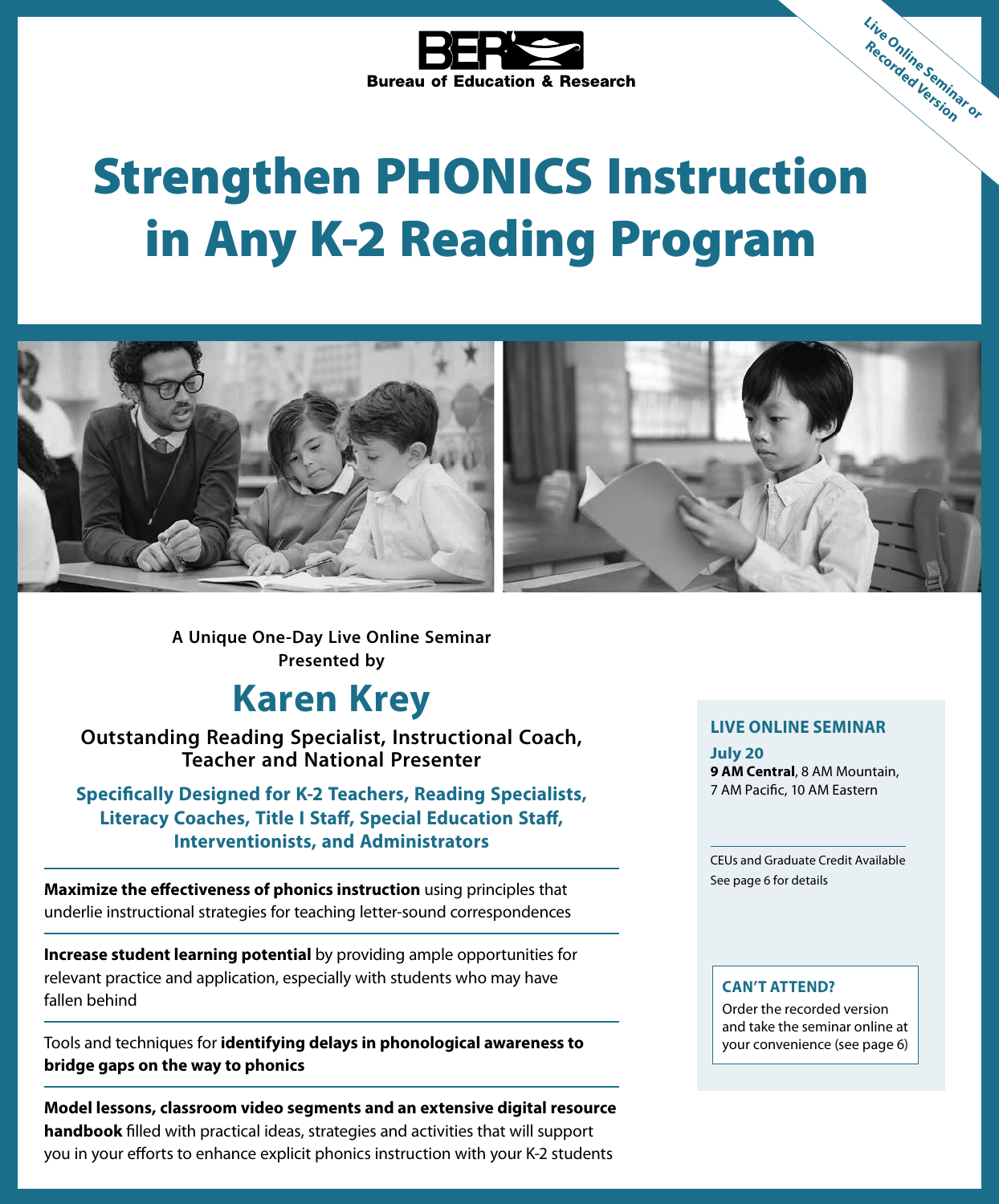# **Ten Key Benefits of Attending**

"Great seminar!  $I$  have a lot of ideas to take back to my classroom!"

> **– STEPHANIE DANIELS, TEACHER**



#### **Who Should Attend**

K-2 Teachers, Reading Specialists, Literacy Coaches, Title I Staff, Special Education Staff, Interventionists, and **Administrators** 

#### **1. Discover Ways to Reinforce Best Practice Phonics Instruction with Existing Curriculums**

More clearly understand current perspectives and research-based recommendations … Connect research and theory to classroom practices

#### **2. Elevate and Maximize Differentiated Instruction Through Assessment**

Meet your students at their level of learning using easy screening processes … Provide explicit phonics instruction that builds upon and accelerates their knowledge

**3. Incorporate Powerful Strategies That Systematically Blend New Skills with Known Concepts**

Apply strategies that incorporate systematic learning, gradual release of support and student choice

#### **4. Explore Strategies to Incorporate Throughout the Day That Employ Active Learning Through Multiple Modalities**

Take phonics instruction and strategies to new levels by including learning and application across the school day and content areas … Spill learning into hallways, lunchroom, recess, etc.

#### **5. Enhance Your Current Phonics Instruction**

Explore model phonics instructional techniques … Incorporate a powerful specific lesson sequence recommended by research

- **6. Implement Phonics Within Instruction vs Isolation to Create Meaningful Connections** Discover ways to practice decoding and phonics within the context of reading instruction … Support students as they make relevant connections that cement processes and raise reading achievement
- **7. Teach, Model and Practice Phonics Skills in Developmentally Appropriate Sequence** Learn ways to explicitly teach lessons aligned to the differentiated needs of learners within your K-2 classrooms

#### **8. Phonics Best Practices**

Focus on current phonics instruction in your classroom as compared to researched best practices … Consider adjustments that will quickly bridge learning as students connect phonics to reading

#### **9. Observe and Participate in Model Experiences of Phonics Strategy Instruction**

Learn phonics strategies that enhance student engagement with the benefit of watching them as they are implemented in modeling experiences … Move from theory to practice by placing yourself in the student seat

#### **10. Receive an Extensive K-2 Phonics Strategies Digital Resource Handbook**

Explore an extensive phonics strategies digital resource handbook packed with valuable methods, techniques and ideas … Easy-to-implement and ready for immediate use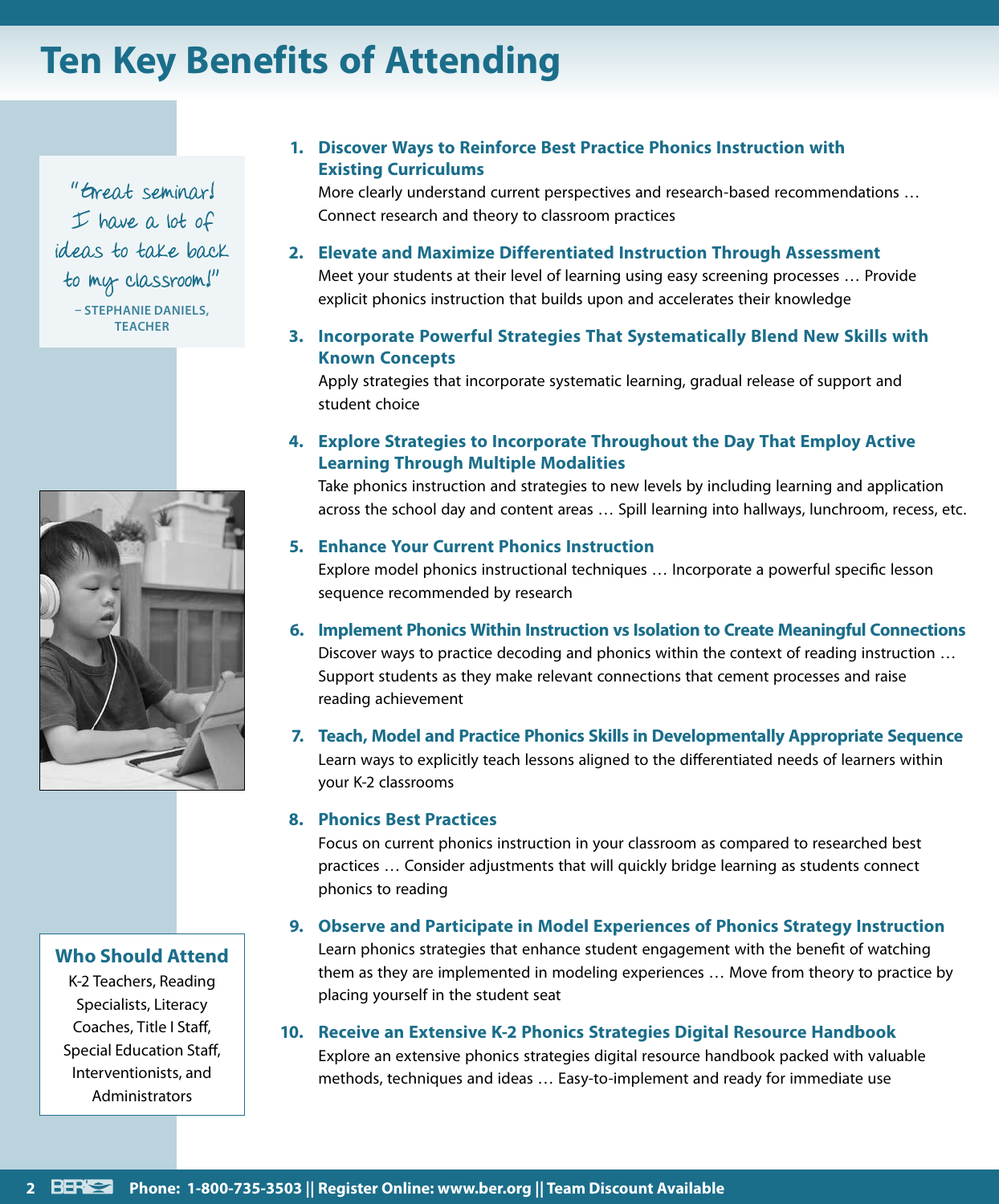# **Outstanding Strategies You Can Use Immediately**

### **What You Will Learn ...**

- **• Specific strategies** that accelerate learning and result in increased levels of decoding fluency
- **• Incorporate Retrieval Practice** to reinforce and cement skill instruction
- **• Increase students' confidence** with decoding using engaging hands-on and minds-on strategies
- **•** Dozens of specific suggestions and **ideas to build transference of knowledge**
- **•** Connect the historical context and current research to the **most effective classroom practices that answers the "WHY"** for what we do
- **•** Innovative strategies to **increase student understanding** and application of phonics
- **• Powerful strategies that support your students** as they become independent and confident decoders
- **•** Multiple **ways to use motivating books** to teach essential letter, sound and decoding skills
- **• Lesson ideas that connect specific phonics skills** and practice to engaging mentor texts
- **•** Learn research-proven ways to **build systematic and explicit phonics instruction**  into lessons
- **• Creative and energizing techniques** that won't take hours to plan or implement
- **• Opportunities to view phonics instruction in action** through video clips in real classrooms





"A ton of great resources that we can use instantly. Resources are one of the most important aspects of professional development, and you shared exactly what  $I$  was looking for." **– BRITTANY PRUYN, SPECIAL EDUCATION TEACHER**

**Practical Ideas and Strategies**

Join experienced teacher, literacy leader, staff developer, and instructional reading coach **KAREN KREY** in this seminar that will provide you with classroom-tested phonics strategies, methods and activities that can be implemented within any K-2 reading program. According to recent information shared by The International Literacy Association, the key to moving students forward as readers rests on **systematic** and **explicit** phonics. These ready-to-use ideas will give you a fresh platform, clarify effective phonics instruction practices and accelerate your students as readers.

During this interactive, hands-on seminar, you will gain insights as you see and hear demonstrations that model powerful methods you will be able to adapt and use immediately. You will learn how to prepare meaningful phonics lessons, apply skills to varying types and levels of texts, and create a classroom climate that encourages metacognitive thinking as well as gradual release of support. Opportunities to strategize with teachers just like you to gain valuable and practical ideas will keep you energized throughout the day.

**You will leave this seminar with a wealth of highly practical ideas, strategies and activities to fully incorporate into every minute of your instructional day.**

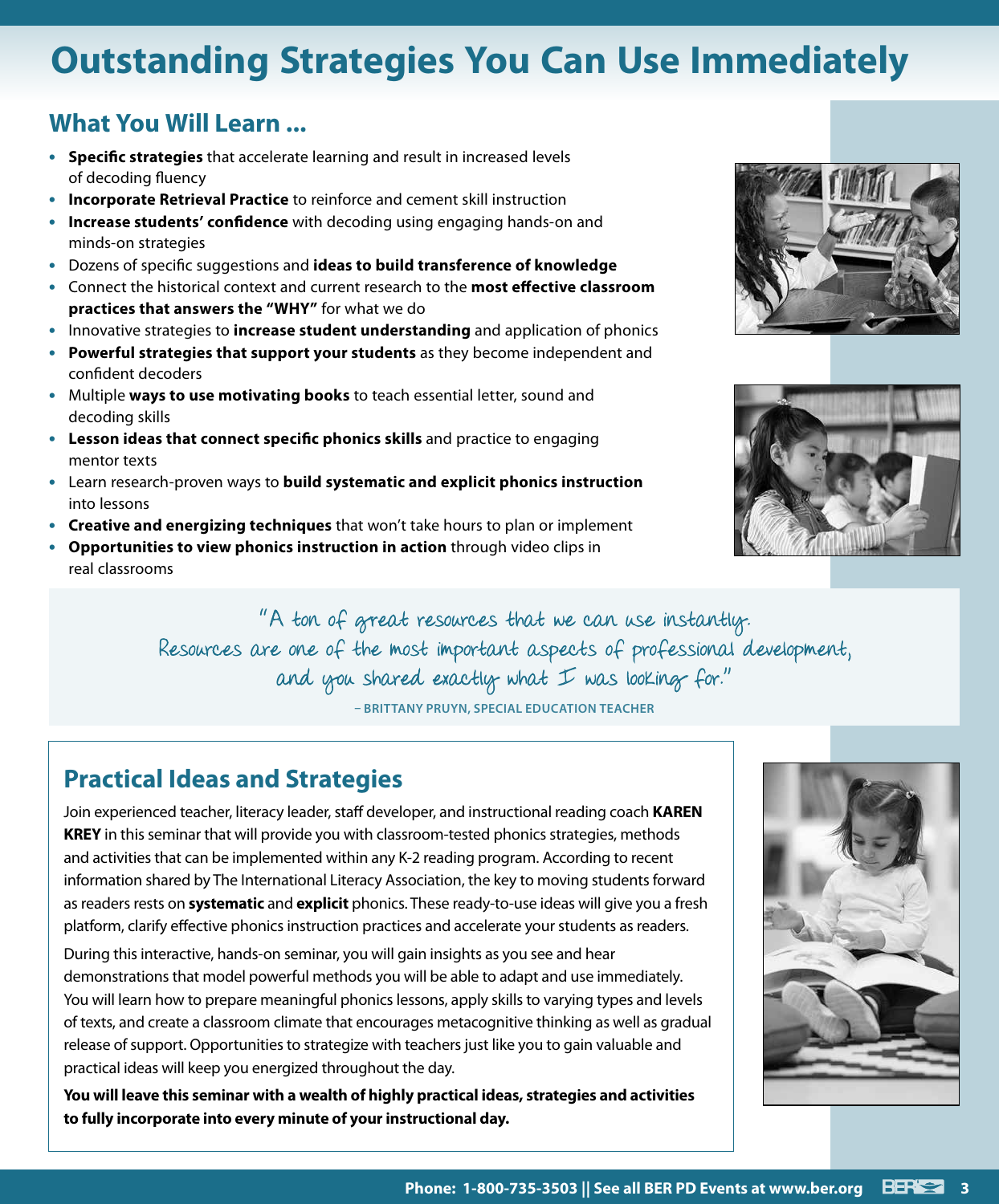# **A Message From Seminar Leader, Karen Krey**



#### **Uniquely Qualified Instructor**

**KAREN KREY** is an outstanding, highly experienced elementary teacher, instructional coach, literacy leader, and national reading presenter. She has worked in classrooms with teachers modeling reading instruction as well as helping schools develop, maintain and fine tune phonics instruction for maximum benefits. She is known for her interactive, hands-on and strategy-packed seminars along with a passion for developing strong, confident young readers. She is the author of *Strengthen PHONICS Instruction in Any K-2 Reading Program*, the extensive phonics digital resource handbook you will receive. You won't want to miss this opportunity to meet and learn from Karen at her fast-paced, idea-packed seminar focused on current, best strategies to dramatically increase your students' proficiency with phonics and connect what they know on the road to reading.

Dear Colleague:

*"Patterns and morphological relationships are the keys to unlocking pronunciation, spelling, and meaning. All students should be issued these master keys."*

*– Patricia Cunningham*

Every day in classrooms across America, teachers are responsible for countless "aha" moments. YOU might be most powerful of all with K-2 students who come to school eager to decipher the system of letters and sounds that make up our English language. The instructional responsibility is great, and leaves little time to waste. Register for this seminar because you want to get it right, and you long to inspire our youngest generation as they master the nuances of linguistics thereby leading your little ones to the joy of reading.

During our day together, you will collect ideas and strategies to change, adapt and/or tweak your current phonics instruction. Powerful engagement strategies, easy but effective tools, interactive and developmentally appropriate phonics activities, fluency-building work, and much more will all be shared. We will also look at best practices for teaching phonics in systematic and explicit ways for maximum effectiveness.

The day will be packed with teach, model and practice opportunities that are sure to re-energize you and give you new tools to take back and immediately use! All the strategies I share are practical, easy-to-implement, and classroom proven to increase the reading achievement of all your K-2 students. I can't wait to meet you!

Sincerely,

Karen Krey

Karen Krey

**P.S.** You will also receive the **extensive resource digital handbook** I wrote specifically for this seminar that is **filled with the ideas and strategies we will cover**, along with other highly practical suggestions to explore on your own!

> "During our day together, you will collect ideas and strategies to change, adapt and/or tweak your current phonics instruction."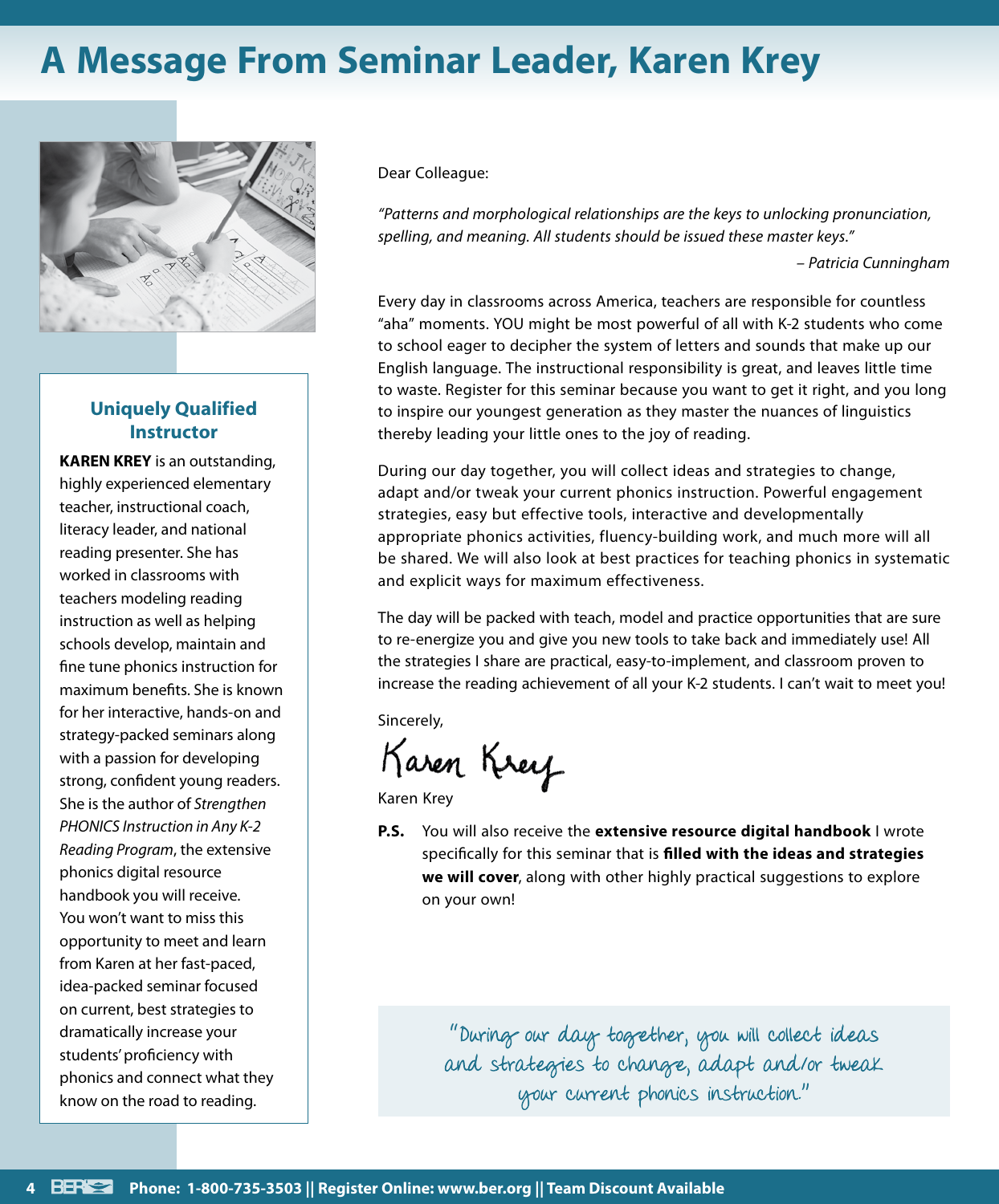# **What Your Colleagues Say About Karen Krey**

*"Interactive and informative. Lots of good useful information to use right away."*

**Jessica Zierman, Kindergarten Teacher**

*"Karen was excellent. As a teacher who is passionate about phonological awareness, I felt Karen shared elements essential to my growth as I continue to learn in order to be the best I can be for my students!"* **Serena Gonzalez, 1st Grade Teacher**

*"Karen did an outstanding job. She was knowledgeable and provided great ideas in teaching reading."* **Tricia McGlinchey, Teacher**

*"I enjoyed this seminar. It was nice to be able to still interact with classmates even though we are using an online platform. There were activities and strategies that I can utilize in my classroom tomorrow. The handbook will be a very useful tool to use in my teaching career."*

#### **Erica Ruthen, Kindergarten Teacher**

*"Useful and very insightful. I can't wait to implement some of the new ideas next school year!"*

**Janelle Fratzke, Teacher**



# **About BER Seminars**

#### **Outstanding Instructors**

All programs are led by outstanding, top-rated BER national trainers.

#### **Extensive Digital Resource Handbook**

You'll receive an extensive digital Resource Handbook full of practical strategies and resources.

#### **Highly Interactive**

You'll be able to ask questions, consult with the instructor and share ideas with other participants.

#### **Program Guarantee**

As we have for 44 years, we guarantee the high quality of our programs. If you are not satisfied, we'll give you a 100% refund.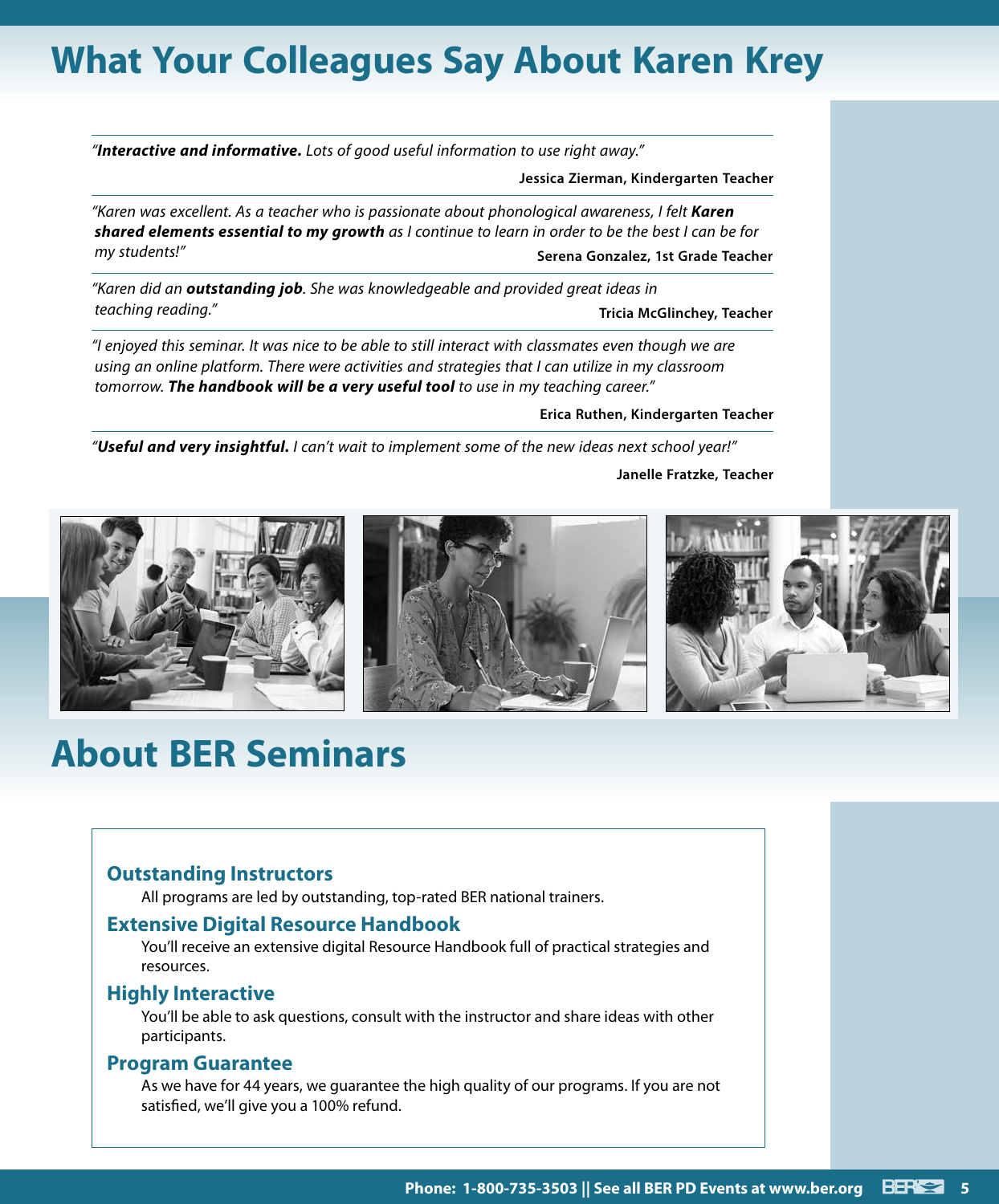# **Special Benefits of Attending**



"Organized, worthwhile information, helpful resources, and effective use of time."

**SANDI DILLINGHAM,** 

### **On-Site Training**

Most BER seminars can be brought to your school or district in-person or online. See the options at www.ber.org/onsite or call 877-857-8964 to speak to one of our On-Site Training Consultants.

#### **Extensive Digital Resource Handbook**

Each participant will receive an extensive digital resource handbook giving you access to countless strategies. The handbook includes:

- Practical, ready-to-use strategies to engage your K-2 students with hands-on, minds-on activities
- Current thinking from experts around the teaching of phonics in a systematic and explicit manner
- Games, ideas and activities on copy-ready pages for immediate implementation
- Multiple ways to support the application of phonics instruction across the school day
- Specific ways to connect phonics skills and practice to engaging mentor texts

#### **Consultation Available**

Karen Krey will be available to answer your specific questions and the unique needs of your own program.

#### **Meet Inservice Requirements / Earn State CEUs**

Participants of Live Online Seminars and those completing the Recorded Version online can receive a certificate of participation that may be used to verify five continuing education hours. For details about state CEUs available, visit www.ber.org/ceus

#### **Earn One to Four Graduate Semester Credits**



Up to four graduate level professional development Massachusetts credits are available with an additional fee and completion of follow up practicum activities. Details for direct

enrollment with University of Massachusetts Global, will be available at this program.

### **KINDERGARTEN TEACHER Can't Attend?**

### **Other Professional Development Options:**

#### **Recorded Version of the Seminar**

A video recorded version of this seminar will be available to take online at your convenience. You'll have access to the entire course and to the extensive digital resource handbook. Optional CEUs and graduate credit available. To enroll, see registration form on page 7.

### **Related On-Demand Online Courses**

Related On Demand Video-Based Online Learning courses, *Guided Reading: Differentiating Using Small Group Instruction*, for Grades K-2, *Using Guided Reading to Strengthen Students' Reading Skills*, for Grades 1-3, and other literacy-related courses, are available for immediate registration.

To enroll, visit www.ber.org/online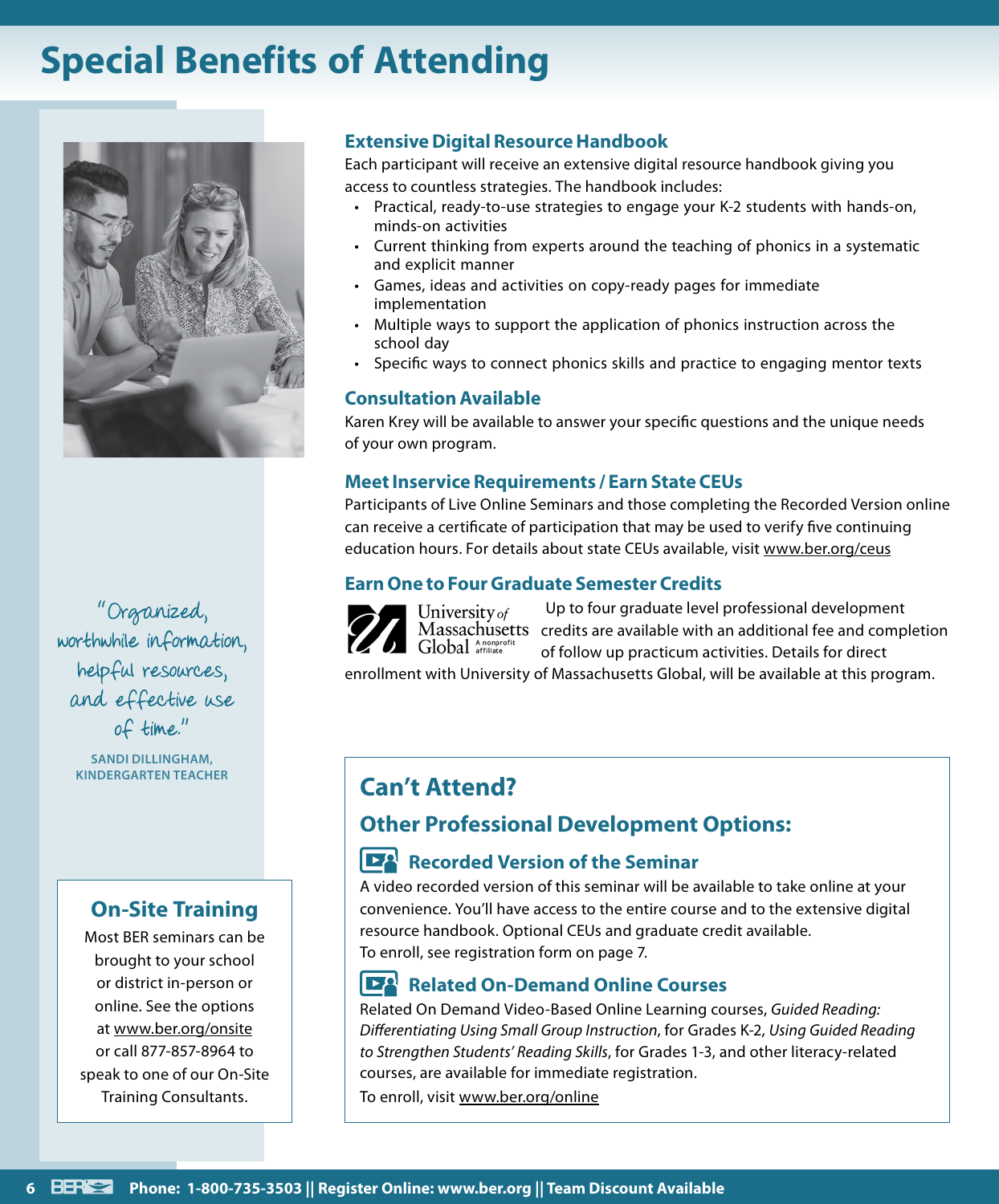### Strengthen PHONICS Instruction in Any K-2 Reading Program

|                                                                                                                                                        | M.I.                                               | <b>LAST NAME</b>                                                                                                                                                                                     |
|--------------------------------------------------------------------------------------------------------------------------------------------------------|----------------------------------------------------|------------------------------------------------------------------------------------------------------------------------------------------------------------------------------------------------------|
| POSITION, SUBJECT TAUGHT                                                                                                                               | <b>GRADE LEVEL</b>                                 |                                                                                                                                                                                                      |
| SEMINAR LOCATION NUMBER: _                                                                                                                             | (Please see list above)                            |                                                                                                                                                                                                      |
|                                                                                                                                                        | List additional registrants on a copy of this form |                                                                                                                                                                                                      |
| <b>SCHOOL NAME</b>                                                                                                                                     |                                                    |                                                                                                                                                                                                      |
| <b>SCHOOL MAILING ADDRESS</b>                                                                                                                          |                                                    |                                                                                                                                                                                                      |
| <b>CITY &amp; STATE</b>                                                                                                                                |                                                    | ZIP CODE                                                                                                                                                                                             |
| <b>SCHOOL PHONE NUMBER</b>                                                                                                                             |                                                    | <b>HOME PHONE NUMBER</b>                                                                                                                                                                             |
| $\mathcal{E}$                                                                                                                                          | €                                                  | $\mathcal{E}$                                                                                                                                                                                        |
| E-MAIL ADDRESS (REQUIRED FOR EACH REGISTRANT)<br>HOME MAILING ADDRESS                                                                                  |                                                    |                                                                                                                                                                                                      |
| <b>CITY &amp; STATE</b>                                                                                                                                |                                                    | ZIP CODE                                                                                                                                                                                             |
| <b>IMPORTANT: PRIORITY ID CO</b>                                                                                                                       |                                                    | EDDKJM1<br>DE:                                                                                                                                                                                       |
|                                                                                                                                                        | The registration fee is \$279 per person,          | <b>METHOD OF PAYMENT - Team Discount Available</b><br>for teams of three or more registering at the same time, the fee is \$259<br>per person. Payment is due prior to the program. No cash, please. |
|                                                                                                                                                        |                                                    |                                                                                                                                                                                                      |
|                                                                                                                                                        |                                                    |                                                                                                                                                                                                      |
| $\Box$ A check (payable to <b>Bureau of Education &amp; Research</b> ) is attached<br>$\Box$ A purchase order is attached, P.O. #<br>$\Box$ Charge my: | □ MasterCard<br>$\Box$ VISA                        | (Be sure to include priority ID code on the P.O.)<br>$\Box$ Discover                                                                                                                                 |

### **FIVE EASY WAYS TO REGISTER:**

| <b>REGISTER ONLINE at: www.ber.org</b>                                       |                         |                                                                                         |  |  |
|------------------------------------------------------------------------------|-------------------------|-----------------------------------------------------------------------------------------|--|--|
| <b>EMAIL this form to: register@ber.org</b>                                  |                         |                                                                                         |  |  |
| PHONE toll-free: 1-800-735-3503<br>(Weekdays 5:30 am - 4:00 pm Pacific Time) |                         |                                                                                         |  |  |
| <b>FAX this form to: 1-425-453-1134</b>                                      |                         |                                                                                         |  |  |
|                                                                              | Bellevue, WA 98009-9668 | MAIL this form to: Bureau of Education & Research<br>915 118th Avenue SE . PO Box 96068 |  |  |

#### **Program Hours**

All Live Online Seminars are scheduled 9:00 a.m. – 3:30 p.m. in the time zone indicated. Check in 15 minutes prior. Registrants will be sent login information by email four days before their Live Online Seminar.

#### **Fee**

The registration fee is \$279 per person, \$259 per person for groups of three or more registering at the same time. Call us at 1-800-735-3503 for groups of ten or more. **Payment is due prior to the program.**

Fee includes seminar registration, a certificate of participation and an extensive digital resource handbook. The fee is the same for Live Online Seminars or Recorded Seminars.

#### **Cancellation/Substitutions**

100% of your paid registration fee will be refunded if you can't attend and notify us at least 10 days before the seminar. Late cancellations made prior to the event date will be refunded less a \$15 service fee. Substitutions may be made at any time without charge.

#### **Further Questions**

Call the Bureau of Education & Research (800) 735-3503 or visit us online at **www.ber.org**

#### **Program Guarantee**

We stand behind the high quality of our programs by providing the following unconditional guarantee: If you are not satisfied with this program, we'll give you a 100% refund of your registration fee.



RPK2M1 © 2022 Bureau of Education & Research. All rights reserved.